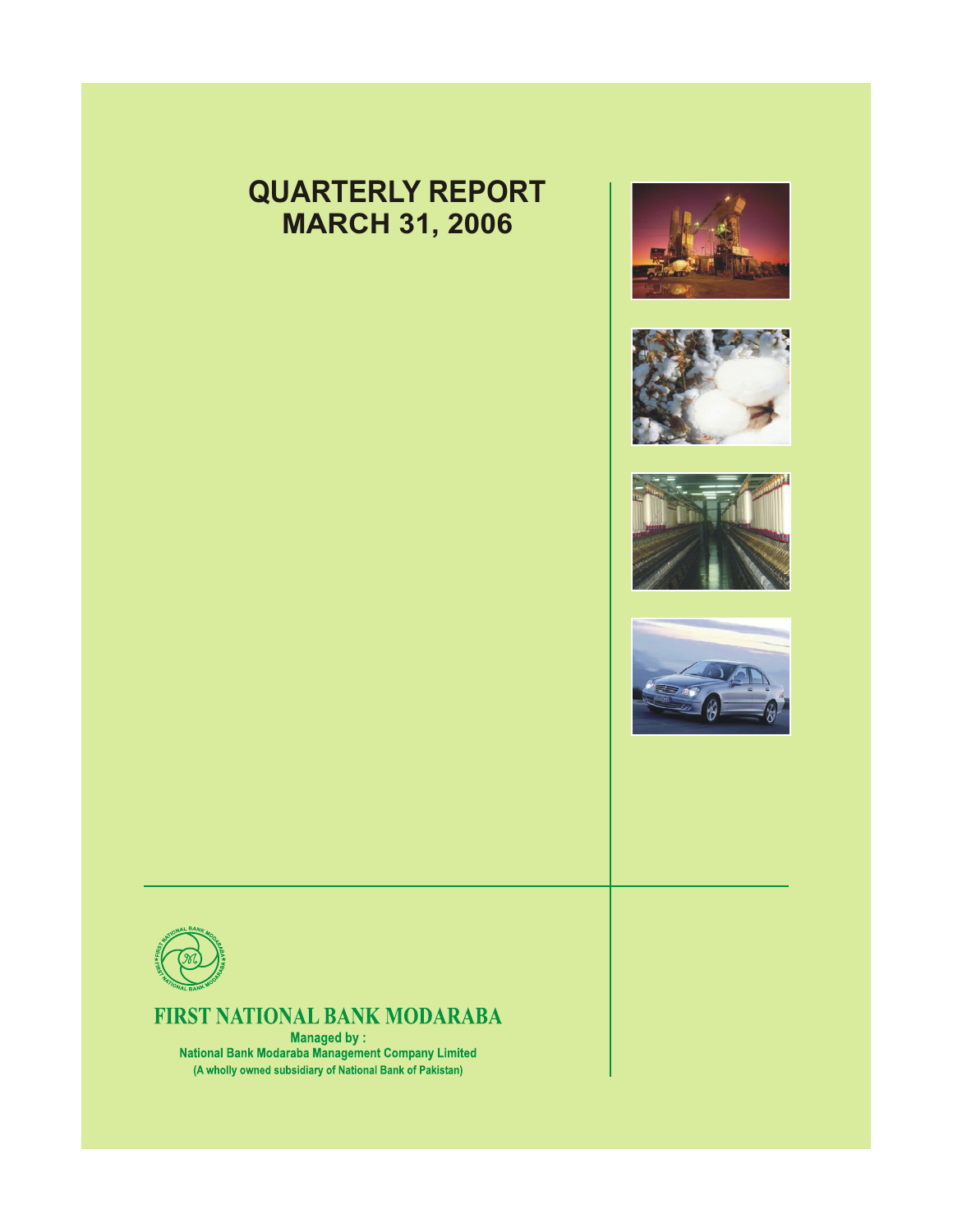# **C O N T E N T S**

| <b>CORPORATE INFORMATION</b>      | 3 |
|-----------------------------------|---|
| <b>DIRECTORS' REVIEW</b>          | 4 |
| <b>BALANCE SHEET</b>              | 5 |
| <b>PROFIT AND LOSS ACCOUNT</b>    | 6 |
| <b>CASH FLOW STATEMENT</b>        |   |
| STATEMENT OF CHANGES IN EQUITY    | 8 |
| NOTES TO THE FINANCIAL STATEMENTS | 9 |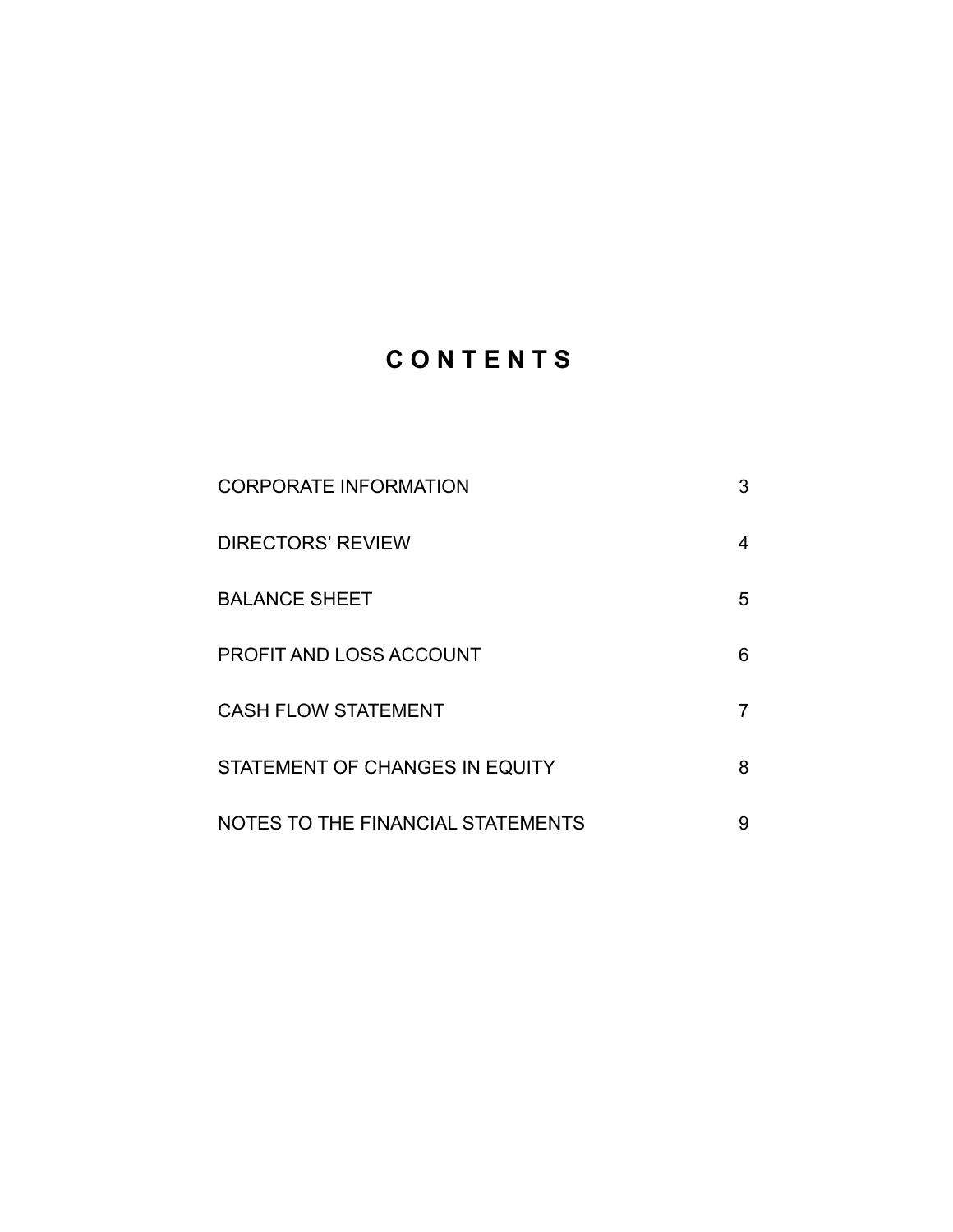# **CORPORATE INFORMATION**

| <b>Board of Directors</b>      | Mr. S. Ali Raza<br>Chairman<br>Mr. Shahid Anwar Khan<br><b>Director</b><br>Dr. Asif A. Brohi<br><b>Director</b><br>Mr. Tajammal H. Bokharee<br><b>Director</b><br>Mr. Muhammad Nusrat Vohra<br><b>Director</b><br>Mr. Wajahat Baqai<br><b>Director</b><br>Mr. Qamar Hussain<br><b>Director</b><br><b>Chief Executive</b><br>Mr. Shafiq Khan |                              |  |
|--------------------------------|---------------------------------------------------------------------------------------------------------------------------------------------------------------------------------------------------------------------------------------------------------------------------------------------------------------------------------------------|------------------------------|--|
| <b>Chief Financial Officer</b> | Ms. Bushra Azhar                                                                                                                                                                                                                                                                                                                            |                              |  |
| <b>Company Secretary</b>       | Mr. Adeel S. Ali                                                                                                                                                                                                                                                                                                                            |                              |  |
| <b>Audit Committee</b>         | Mr. Shahid Anwar Khan<br>Dr. Asif A. Brohi<br>Mr. Tajammal H. Bokharee                                                                                                                                                                                                                                                                      | Chairman<br>Member<br>Member |  |
| <b>Auditors</b>                | M. Yousuf Adil Saleem & Co.<br>(An independent firm associated with Deloitte Touche Tohmatsu)                                                                                                                                                                                                                                               |                              |  |
| <b>Bankers</b>                 | National Bank of Pakistan<br>Al Baraka Islamic Bank<br><b>Standard Chartered Bank</b><br><b>Bank Alfalah Limited</b><br><b>Habib Bank Limited</b><br><b>Allied Bank Limited</b><br><b>MCB Bank Limited</b>                                                                                                                                  |                              |  |
| <b>Legal Advisor</b>           | Mandviwalla & Zafar, Advocates<br>Zafar Chambers, 7/ B-1, Aziz Avenue<br>Canal Bank, Gulberg-V, Lahore<br>Tel.: 5715479-82, Fax: 5715483                                                                                                                                                                                                    |                              |  |
| <b>Shares Registrar</b>        | Hameed Majeed Associates (Pvt.) Limited<br>H. M. House, 7-Bank Square, Lahore<br>Tel: 7235081-2, Fax: 7358817                                                                                                                                                                                                                               |                              |  |
| <b>Registered Office</b>       | 5 <sup>th</sup> Floor, NBP RHQs Building,<br>Mc Lagon Road, Lahore<br>26<br>Tel: 042-9211200, Fax: 042-9213247                                                                                                                                                                                                                              |                              |  |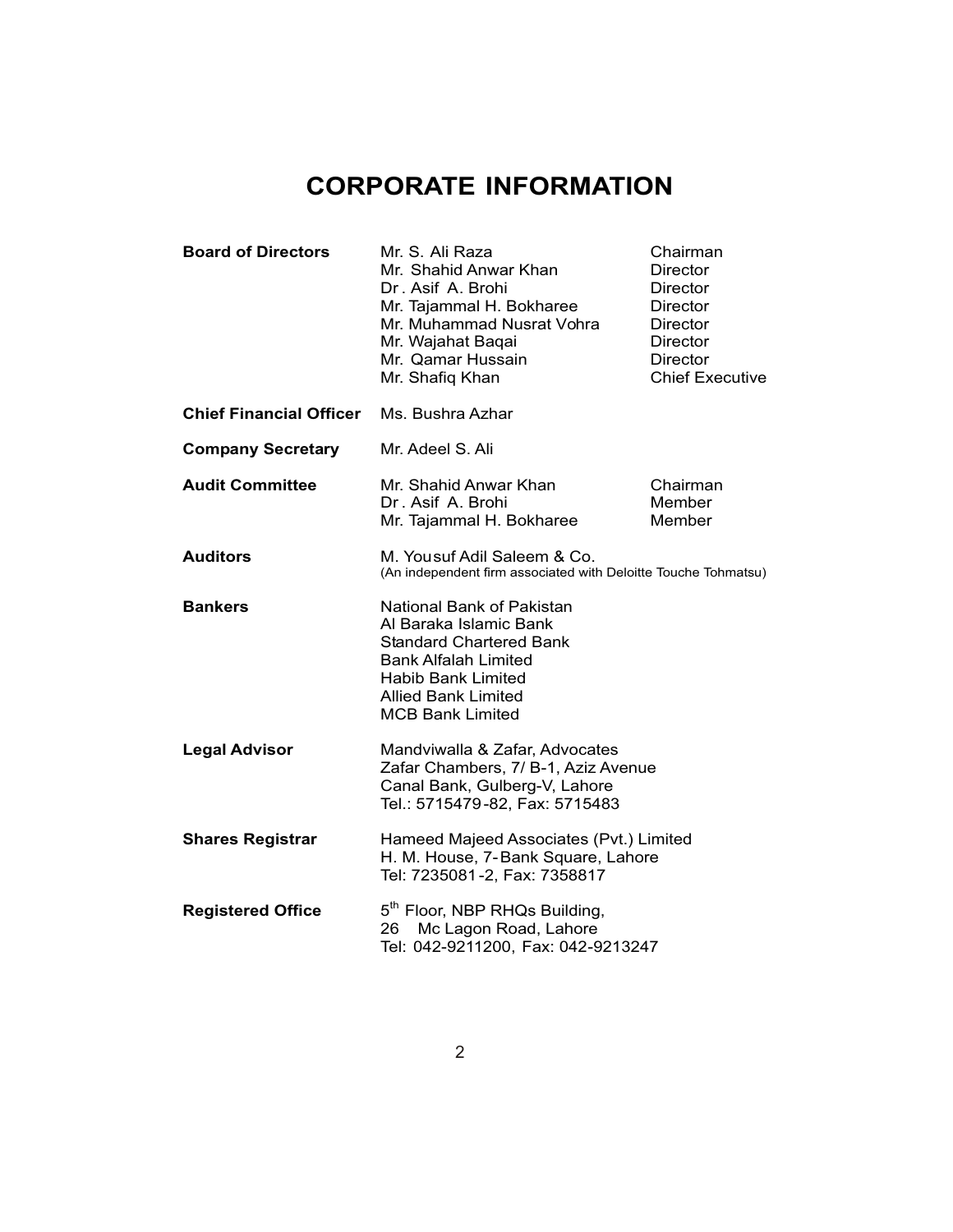### **DIRECTORS' REVIEW**

On behalf of the Board of Directors of National Bank Modaraba Management Company Limited (NBMMCL), the management Company of First National Bank Modaraba (FNBM), we are pleased to present the quarterly report together with the un-audited accounts for the quarter ended March 31, 2006.

During the period under review, the Modaraba has managed to enhance its portfolio considerably. As always the portfolio mainly comprises of good quality select clients and the risk assessment procedures of Modaraba follow a proactive approach so as to maintain the recovery of receivables at 100%. The management has always emphasized portfolio diversification both in terms of sectoral exposure and in type of assets.

Efficient utilization of business synergies and prudent risk management procedures has resulted in net profit after tax for quarter amounting to 9.4832 million. The management has focused on enhancing the asset base of the Modaraba during the period along with a strong emphasis on good profit margins. These efforts have been paid off and the Modaraba has managed to earn total income from lease/ morabaha operations amounting to 43 million as apposed to 12.8 million in the corresponding quarter.

Modaraba has managed to sustain steady and healthy growth in its core business segment and has achieved balance sheet footing of 1.894 billion, which is a phenomenal achievement for a Modaraba of this size. We strongly belief that continuing on this path and under the patronage of our parent bank, we will be ranked among the topmost financial institutions in the coming years.

The board would like to place on record its gratitude for continued guidance and support extended by the Securities and Exchange Commission of Pakistan, Registrar Modarabas, State Bank of Pakistan, Karachi Stock Exchange, Lahore Stock Exchange and Modaraba Association of Pakistan. Special thanks to our certificate holders and to our clients for their commitment and trust in the Modaraba. We would also like to appreciate the Modaraba staff for their dedication and perseverance in performing their duties.

**For and on Behalf of the Board**

**Shafiq Khan**<br>Chief Executive Officer

Dated: April 27, 2006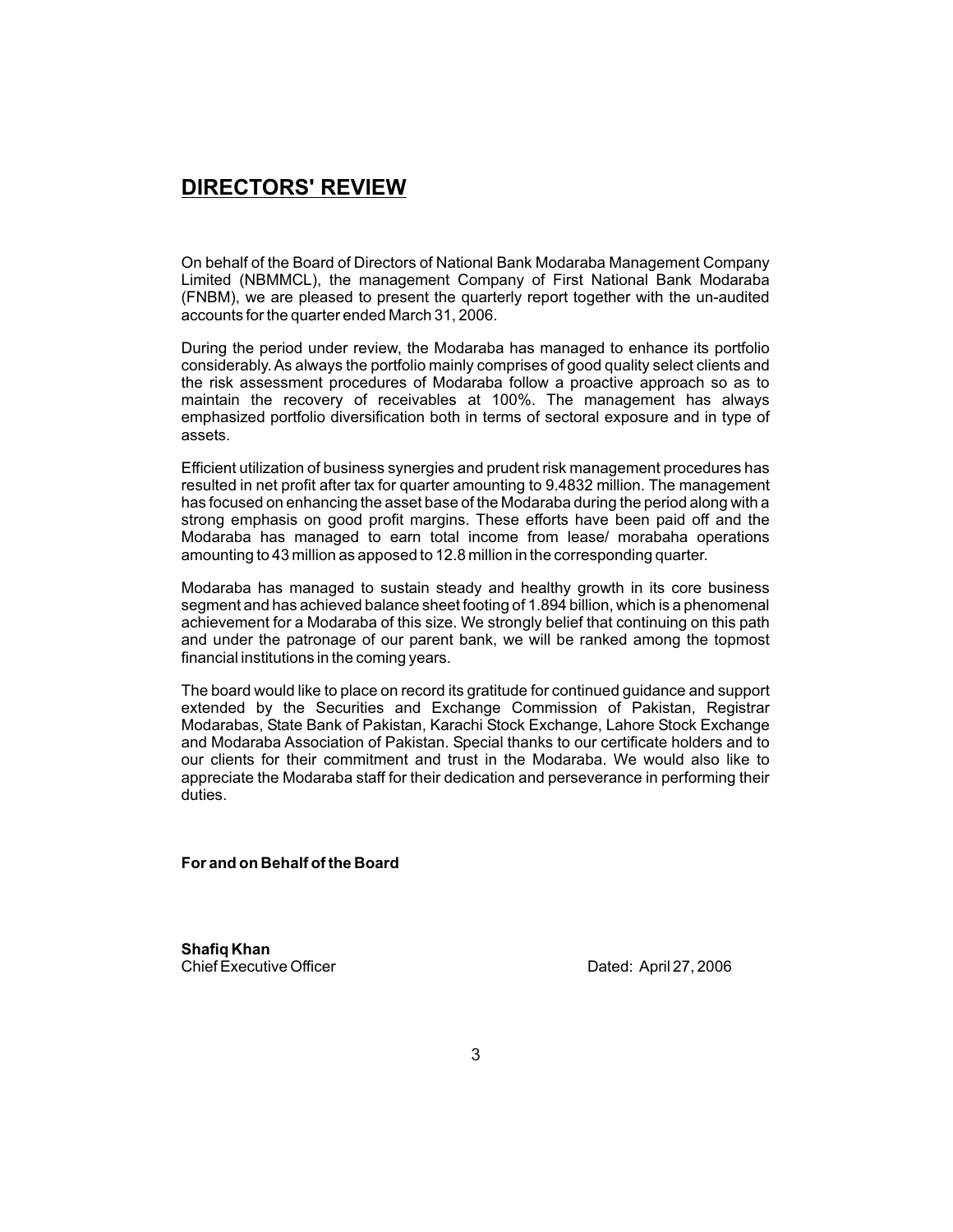## **BALANCE SHEET AS AT MARCH 31, 2006**

|                                                                      |             | March 31,     | <b>June 30,</b> |
|----------------------------------------------------------------------|-------------|---------------|-----------------|
|                                                                      |             | 2006          | 2005            |
|                                                                      | <b>Note</b> | <b>Rupees</b> | <b>Rupees</b>   |
| <b>ASSETS</b>                                                        |             |               |                 |
| <b>Current Assets</b>                                                |             |               |                 |
| Cash and Bank Balances                                               |             | 47,781,939    | 11,079,558      |
| Advances, Prepayments and Other Receivables                          |             | 67,213,294    | 92,750,693      |
| <b>Short Term Investments</b>                                        |             | 50,736,155    | 33,566,929      |
| Finances under Morabaha Arrangements - Secured                       |             | 474,441,508   | 267,342,979     |
| Finances under Musharaka Arrangements                                |             | 95,000,000    |                 |
| <b>Current Portion of Non-Current Assets</b>                         |             | 280,114,303   | 195,306,159     |
|                                                                      |             | 1,015,287,199 | 600,046,318     |
| <b>Non-Current Assets</b><br>Net Investment in Lease/ Ijarah Finance | 3           | 839,453,971   | 596,898,560     |
| Finances under Musharaka Arrangements                                |             | 31,000,000    |                 |
| Long Term Loans and Deposits                                         |             | 1,033,132     | 589,093         |
| <b>Deferred Costs</b>                                                |             | 5,337,365     | 6,829,205       |
| <b>Fixed Assets - Owned</b>                                          | 4           | 1,416,493     | 1,718,014       |
|                                                                      |             | 878,240,961   | 606,034,872     |
|                                                                      |             | 1,893,528,160 | 1,206,081,190   |
| <b>LIABILITIES</b>                                                   |             |               |                 |
| <b>Current Liabilities</b>                                           |             |               |                 |
| Creditors, Advances, Accrued and Other Liabilities                   |             | 32,823,282    | 19,784,414      |
| <b>Short Term Finances - Secured</b>                                 |             | 504,248,698   | 188,753,000     |
| Current Portion of Long Term Liabilities                             |             | 243,166,668   | 140,000,000     |
| Provision for Taxation                                               |             |               | 453,069         |
|                                                                      |             | 780,238,648   | 348,990,483     |
| <b>Long Term Security Deposits</b>                                   |             | 120,912,984   | 86,234,820      |
| <b>Long Term Finances - Secured</b>                                  |             | 691,864,954   | 505,833,333     |
|                                                                      |             | 1,593,016,586 | 941,058,636     |
| <b>NET ASSETS</b>                                                    |             | 300,511,574   | 265,022,554     |
| <b>REPRESENTED BY:</b>                                               |             |               |                 |
| <b>Capital and Reserves</b>                                          |             |               |                 |
| <b>Authorized Capital</b>                                            |             | 600,000,000   | 600,000,000     |
| Certificate Capital                                                  |             | 250,000,000   | 250,000,000     |
| Reserves                                                             |             | 50,511,574    | 15,022,554      |
|                                                                      |             | 300,511,574   | 265,022,554     |
| <b>Contingencies and Commitments</b>                                 | 5           |               |                 |
| The annexed notes form an integral part of these accounts.           |             |               |                 |

**(Unaudited) (Audited)**

| <b>CHIEF EXECUTIVE</b> | <b>DIRECTOR</b> | <b>DIRECTOR</b> | <b>CHIEF FINANCIAL OFFICER</b> |
|------------------------|-----------------|-----------------|--------------------------------|
| Lahore: April 27, 2006 |                 |                 |                                |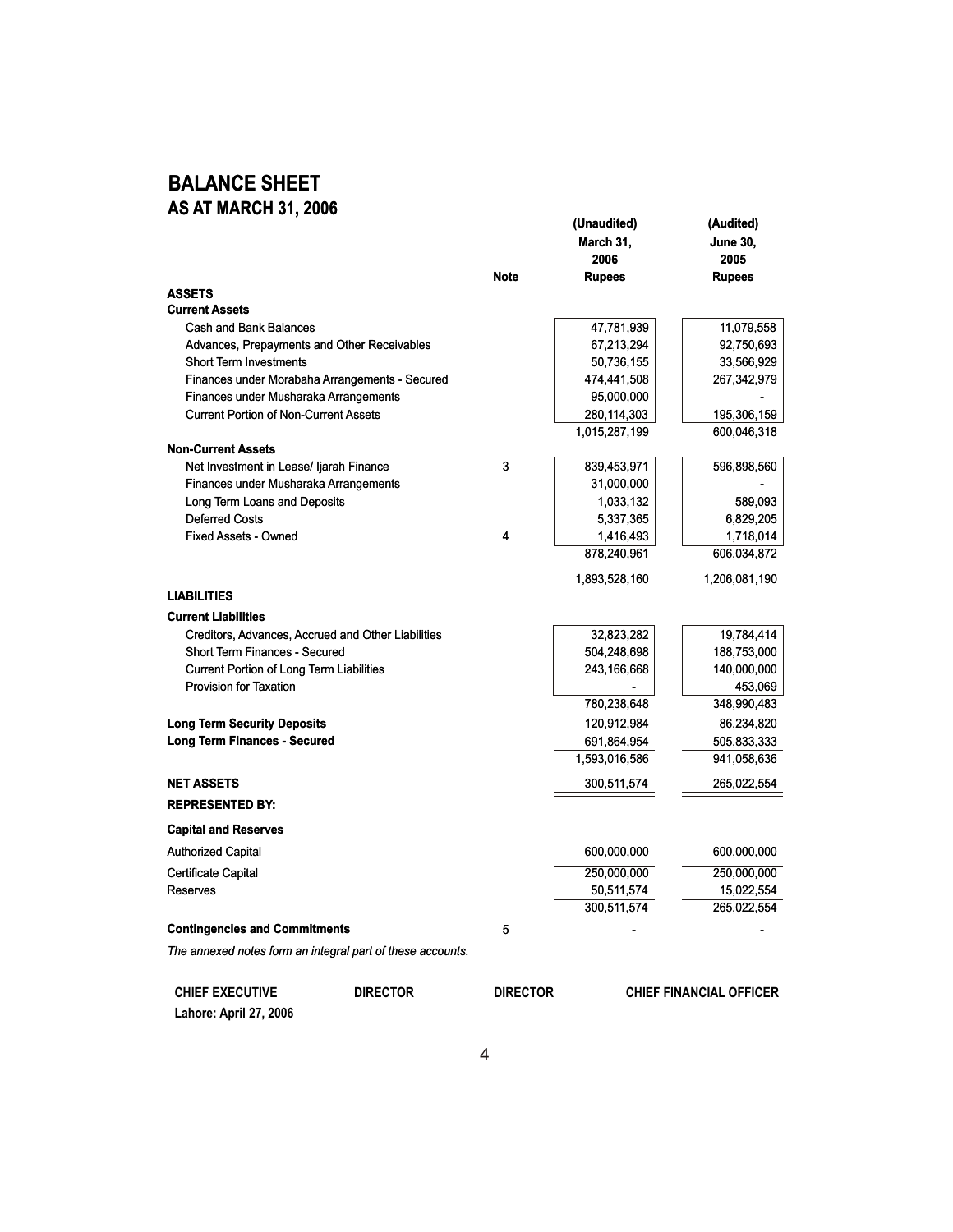### **PROFIT AND LOSS ACCOUNT FOR THE PERIOD ENDED MARCH 31, 2006 (UN-AUDITED)** E

|                                                            | <b>For the Quarter</b> |                             | For the Nine Months  |                                |  |
|------------------------------------------------------------|------------------------|-----------------------------|----------------------|--------------------------------|--|
|                                                            |                        | Jan 06-Mar 06 Jan 05-Mar 05 | <b>Jul 05-Mar 06</b> | <b>Jul 04-Mar 05</b>           |  |
|                                                            | <b>Rupees</b>          | <b>Rupees</b>               | <b>Rupees</b>        | <b>Rupees</b>                  |  |
| <b>Operating Revenue</b>                                   |                        |                             |                      |                                |  |
| Income from Lease/ Ijarah                                  | 25,876,879             | 10,427,056                  | 69,044,450           | 23,673,180                     |  |
| Profit on Morabaha Finance                                 | 12,449,855             | 3,410,455                   | 31,405,206           | 4,854,989                      |  |
| Profit on Musharaka Finance                                | 4,877,553              |                             | 5,950,220            |                                |  |
| Profit on Bank Deposits                                    | 206,634                | 120,930                     | 338,707              | 443,518                        |  |
| Dividend Income                                            | 981,250                | 1,740,000                   | 2,730,150            | 2,838,850                      |  |
| Gain on Sale of Shares                                     | 2,131,900              | 2,859,249                   | 6,675,355            | 3,708,878                      |  |
| Other Income                                               | 90.560                 | 39,170                      | 250,917              | 105,641                        |  |
|                                                            | 46,614,631             | 18,596,860                  | 116,395,005          | 35,625,056                     |  |
| <b>Operating Expenses</b>                                  | 3,097,468              | 2,861,382                   | 9,385,743            | 8,027,041                      |  |
| <b>Financial Charges</b>                                   | 30,526,126             | 6,658,050                   | 72,924,413           | 13,621,456                     |  |
| Provision due to Change in Fair Value of Investments       | 2,454,568              | 655,742                     | 3,599,687            | 180,226                        |  |
|                                                            | 36,078,162             | 10,175,174                  | 85,909,843           | 21,828,723                     |  |
| Profit before Modaraba Company's Management Fee            | 10,536,469             | 8,421,686                   | 30,485,162           | 13,796,333                     |  |
| Modaraba Company's Management Fee                          | 1,053,647              | 842,169                     | 3,048,516            | 1,379,633                      |  |
| <b>Profit before Tax</b>                                   | 9,482,822              | 7,579,517                   | 27,436,646           | 12,416,700                     |  |
| <b>Provision for Taxation</b>                              |                        |                             |                      | (271, 626)                     |  |
| <b>Net Profit After Taxation</b>                           | 9,482,822              | 7,579,517                   | 27,436,646           | 12,688,326                     |  |
| Unappropriated Profit Brought Forward                      | 31,013,333             | 7,454,947                   | 16,650,274           | 3,367,900                      |  |
| <b>Profit Available for Appropriation</b>                  | 40,496,155             | 15,034,464                  | 44,086,920           | 16,056,226                     |  |
| Appropriation:<br>Transfer to Statutory Reserve            | 1,896,564              | 1,515,903                   | 5,487,329            | 2,537,665                      |  |
| <b>Unappropriated Profit Carried Forward</b>               | 38,599,591             | 13,518,561                  | 38,599,591           | 13,518,561                     |  |
| Earnings Per Modaraba Certificate - Basic                  | 0.38                   | 0.30                        | 1.10                 | 0.51                           |  |
| The annexed notes form an integral part of these accounts. |                        |                             |                      |                                |  |
| <b>CHIEF EXECUTIVE</b><br><b>DIRECTOR</b>                  |                        | <b>DIRECTOR</b>             |                      | <b>CHIEF FINANCIAL OFFICER</b> |  |

**Lahore: April 27, 2006**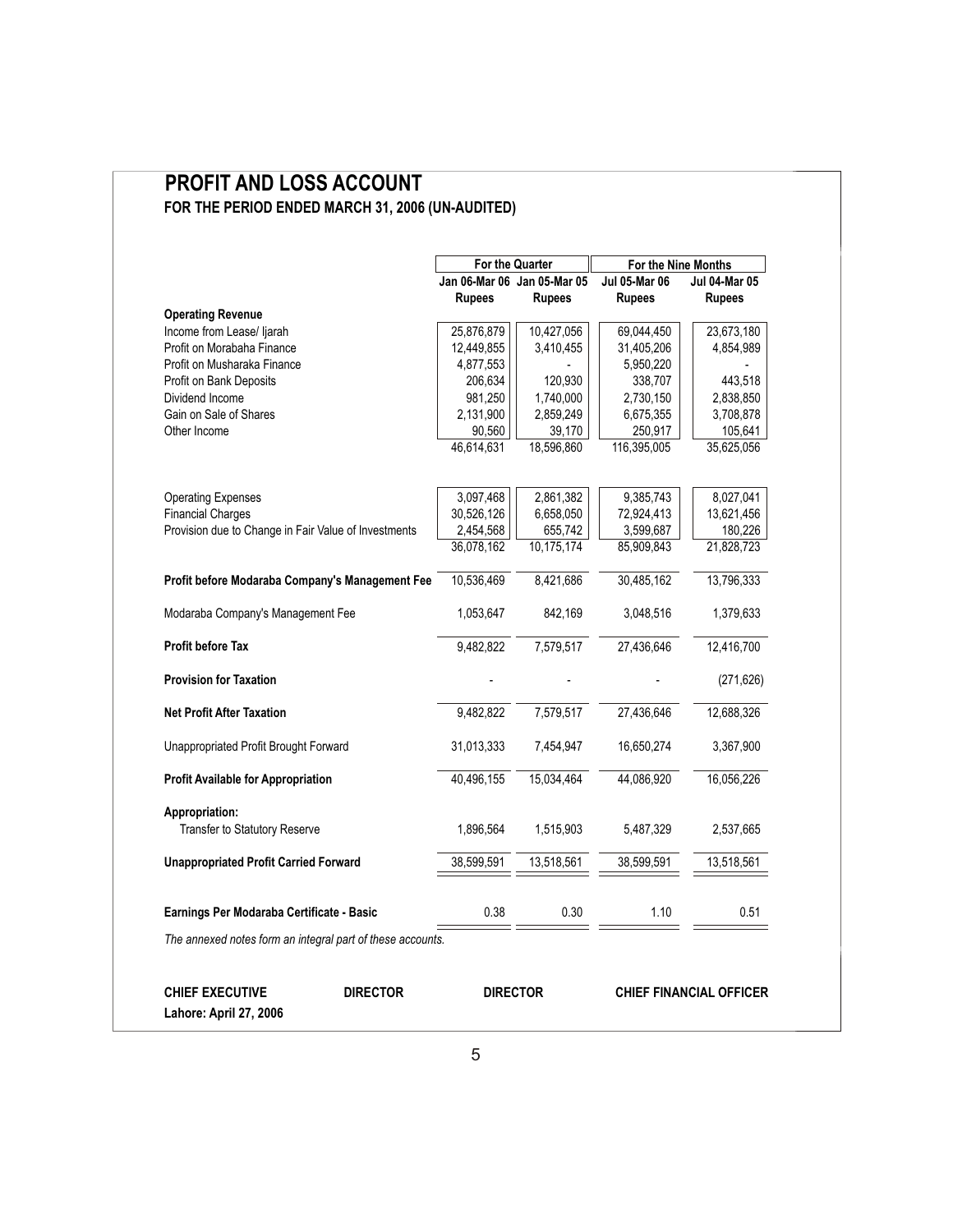## **CASH FLOW STATEMENT**

**FOR THE PERIOD ENDED MARCH 31, 2006 (UN-AUDITED)**

|                                                                     | <b>Jul 05-Mar 06</b>   | <b>Jul 04-Mar 05</b> |
|---------------------------------------------------------------------|------------------------|----------------------|
|                                                                     | <b>Rupees</b>          | <b>Rupees</b>        |
| A. CASH FLOW FROM OPERATING ACTIVITIES                              |                        |                      |
| Profit before taxation                                              | 27,436,646             | 12,416,700           |
| Adjustment for:                                                     |                        |                      |
| Depreciation/ Amortization<br>Amortisation of Deferred Costs        | 499,621                | 379,297              |
| Provision for Diminution in Value of Investments                    | 1,491,840<br>3,599,687 | 1,491,840<br>180,226 |
| <b>Financial Charges</b>                                            | 72,924,413             | 13,621,456           |
| Gain on Sale of Shares                                              | (6,675,355)            | (3,708,878)          |
| <b>Profit on Bank Deposits</b>                                      | (338, 707)             | (443, 518)           |
| Dividend Income                                                     | (2,730,150)            | (2,838,850)          |
|                                                                     | 68,771,349             | 8,681,573            |
| Cash Generated from Operations                                      | 96,207,995             | 21,098,273           |
| <b>Changes in Working Capital</b>                                   |                        |                      |
| Decrease/ (Increase) in Advances, Prepayments and Other Receivables | 25,909,851             | (13,517,060)         |
| Increase in Creditors, Accrued and Other Liabilities                | 3,446,037              | 5,829,952            |
|                                                                     | 29,355,888             | (7,687,108)          |
| Operating Profit/ (Loss) After Changes in Working Capital           | 125,563,883            | 13,411,165           |
| <b>Financial Charges Paid</b>                                       | (63, 331, 317)         | (8, 195, 752)        |
| Income Taxes Paid                                                   | (374, 455)             | (111, 628)           |
| Profit Received on Bank Deposits                                    | 259,970                | 1,329,327            |
| Dividend Income Received                                            | 2,357,547              | 1,243,225            |
| <b>NET CASH USED IN OPERATING ACTIVITIES</b>                        | 64,475,628             | 7,676,337            |
| <b>B. CASH FLOW FROM INVESTING ACTIVITIES</b>                       |                        |                      |
| Investment in Lease/ Ijarah Finance - Net                           | (327, 222, 071)        | (360, 461, 316)      |
| Security Deposits from Lessees                                      | 34,678,164             | 43,367,250           |
| Purchase of Fixed Assets                                            | (198, 100)             | (1,752,610)          |
| Long Term Loans and Deposits                                        | (585, 523)             | (457, 417)           |
| Finances under Morabaha Arrangements                                | (207,098,529)          | (182, 052, 859)      |
| Finances under Musharaka Arrangements                               | (126,000,000)          |                      |
| Short Term Investments - Net                                        | (6,041,174)            | 741,073              |
| <b>NET CASH USED IN INVESTING ACTIVITIES</b>                        | (632, 467, 233)        | (500, 615, 879)      |
| <b>C. CASH FLOW FROM FINANCING ACTIVITIES</b>                       |                        |                      |
| Long Term Finances Obtained                                         | 400,000,000            | 411,000,000          |
| Long Term Finances Repaid                                           | (110, 801, 712)        | (77,666,667)         |
| Increase in Short Term Finances                                     | 315,495,698            | 163,753,000          |
| <b>NET CASH FLOW FROM FINANCING ACTIVITIES</b>                      | 604,693,986            | 497,086,333          |
| NET CASH FLOWS FOR THE PERIOD (A+B+C)                               | 36,702,381             | 4,146,791            |
| CASH AND CASH EQUIVALENTS AT THE BEGINNING OF THE PERIOD            | 11,079,558             | 32,425,549           |
| CASH AND CASH EQUIVALENTS AT THE END OF THE PERIOD                  | 47,781,939             | 36,572,340           |
|                                                                     |                        |                      |

**For the Nine Months**

*The annexed notes form an integral part of these accounts.*

| <b>CHIEF EXECUTIVE</b> | <b>DIRECTOR</b> | <b>DIRECTOR</b> | <b>CHIEF FINANCIAL OFFICER</b> |
|------------------------|-----------------|-----------------|--------------------------------|
| Lahore: April 27, 2006 |                 |                 |                                |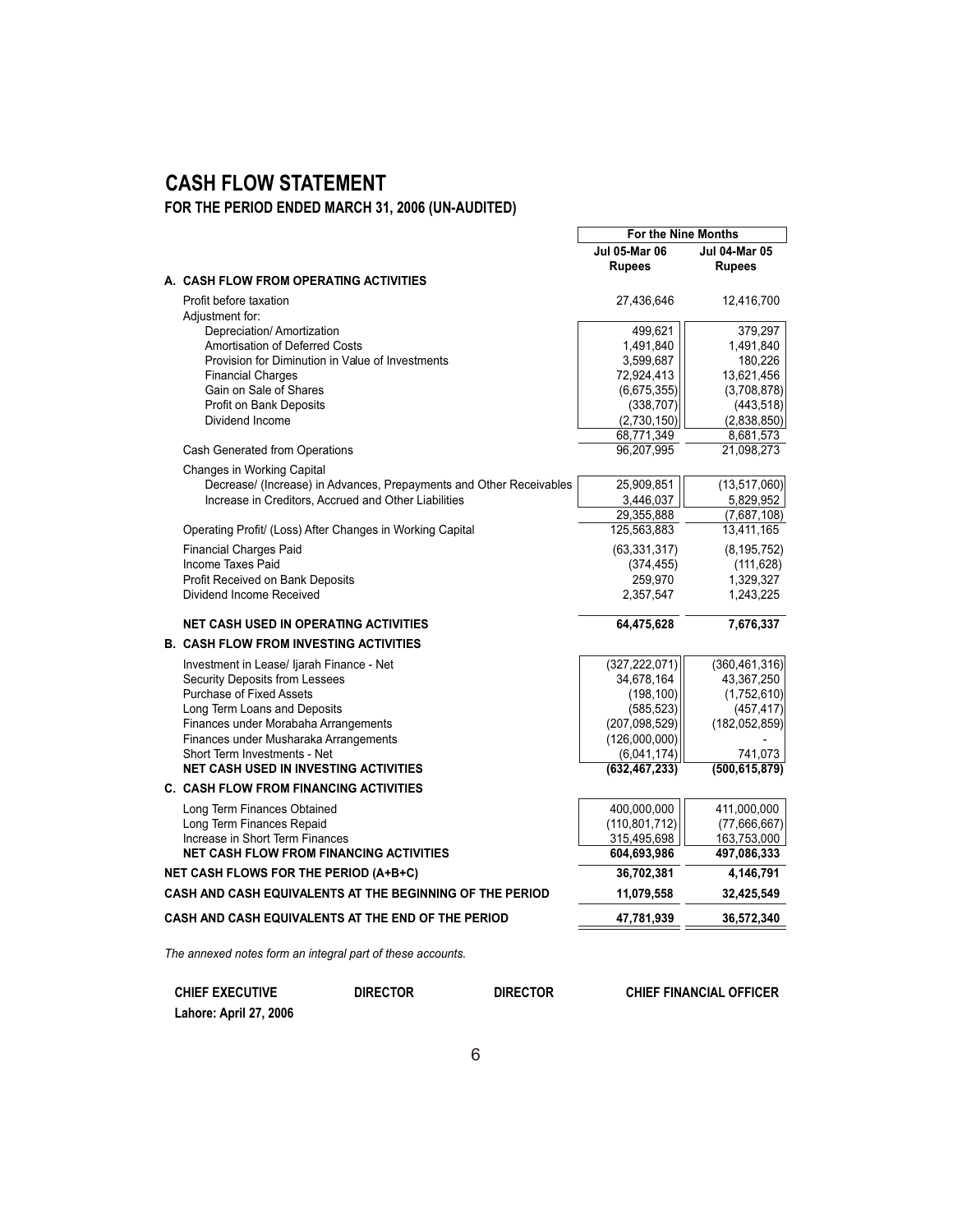### **STATEMENT OF CHANGES IN EQUITY FOR THE PERIOD ENDED MARCH 31, 2006 (UN-AUDITED)**

The changes in the equity are as follows:

|                                                                   | Certificate | <b>Capital Reserves</b>     |                                                                                                 | <b>Revenue Reserve</b>      |                               | <b>Total Reserves</b> | <b>Total Equity</b> |             |
|-------------------------------------------------------------------|-------------|-----------------------------|-------------------------------------------------------------------------------------------------|-----------------------------|-------------------------------|-----------------------|---------------------|-------------|
|                                                                   | Capital     | Statutory<br><b>Reserve</b> | <b>Net</b><br><b>Unrealized</b><br>Loss on<br><b>Available for</b><br>Sale<br><b>Investment</b> | <b>Sub Total</b>            | Unapprop-<br>riated<br>Profit | <b>Sub Total</b>      |                     |             |
|                                                                   |             |                             |                                                                                                 |                             | <b>Rupees</b>                 |                       |                     |             |
| <b>Balance as at</b><br>July 01, 2004                             | 250,000,000 | 841,975                     |                                                                                                 | $(3,816,562)$ $(2,974,587)$ | 3,367,900                     | 3,367,900             | 393,313             | 250,393,313 |
| Profit for the Period                                             |             |                             |                                                                                                 |                             | 12,688,326                    | 12,688,326            | 12,688,326          | 12,688,326  |
| <b>Transferred to</b><br><b>Statutory Reserve</b>                 |             | 2,537,665                   |                                                                                                 | 2,537,665                   | (2,537,665)                   | (2,537,665)           |                     |             |
| <b>Net Unrealised Loss</b><br>on Available for Sale<br>Investment |             |                             | (905, 950)                                                                                      | (905, 950)                  |                               |                       | (905, 950)          | (905, 950)  |
| <b>Balance as at</b><br>Mar. 31, 2005                             | 250,000,000 | 3,379,640                   | (4,722,512)                                                                                     | (1,342,872)                 | 13,518,561                    | 13,518,561            | 12,175,689          | 262,175,689 |
| Profit for the Period                                             |             |                             |                                                                                                 |                             | 3,914,640                     | 3,914,640             | 3,914,640           | 3,914,640   |
| <b>Transferred to</b><br><b>Statutory Reserve</b>                 |             | 782,928                     |                                                                                                 | 782,928                     | (782, 928)                    | (782, 928)            |                     |             |
| <b>Net Unrealised Loss</b><br>on Available for Sale<br>Investment |             |                             |                                                                                                 | $(1,067,775)$ $(1,067,775)$ |                               |                       | (1,067,775)         | (1,067,775) |
| <b>Balance as at</b><br>June 30, 2005                             | 250,000,000 | 4,162,568                   |                                                                                                 | (5,790,287) (1,627,719)     | 16,650,273                    | 16,650,273            | 15,022,554          | 265,022,554 |
| Profit for the Period                                             |             |                             |                                                                                                 |                             | 27,436,646                    | 27,436,646            | 27,436,646          | 27,436,646  |
| <b>Transferred to</b><br><b>Statutory Reserve</b>                 |             | 5,487,329                   |                                                                                                 | 5,487,329                   | (5,487,329)                   | (5,487,329)           |                     |             |
| Net Unrealised Gain<br>on Available for Sale<br>Investment        |             |                             | 8,052,374                                                                                       | 8,052,374                   |                               |                       | 8,052,374           | 8,052,374   |
| <b>Balance as at</b><br>Mar. 31, 2006                             | 250,000,000 | 9,649,897                   | 2,262,087                                                                                       | 11,911,984                  | 38,599,590                    | 38,599,590            | 50,511,574          | 300,511,574 |

*The annexed notes form an integral part of these accounts.*

**Lahore: April 27, 2006**

**CHIEF EXECUTIVE DIRECTOR DIRECTOR CHIEF FINANCIAL OFFICER**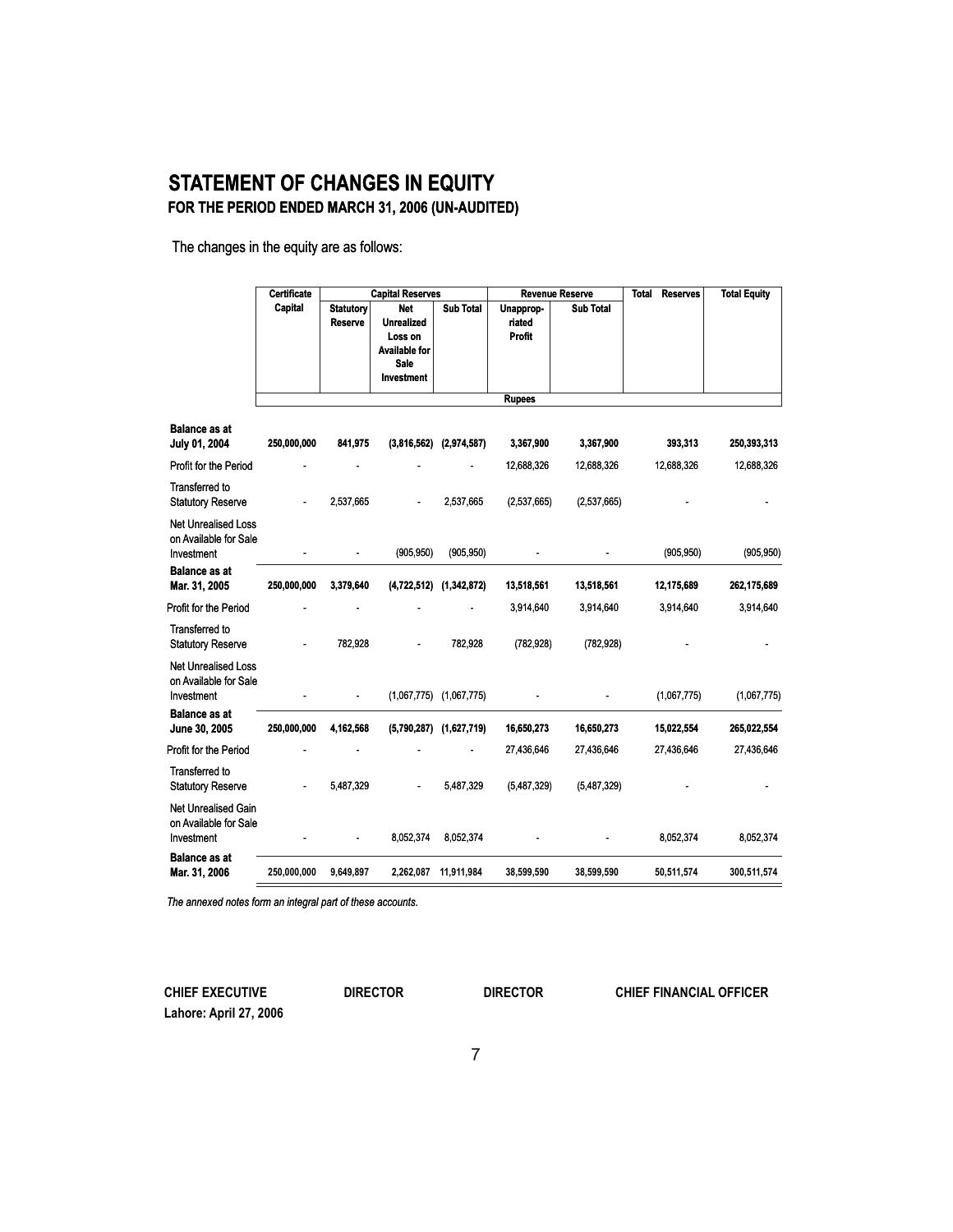#### **NOTES TO THE ACCOUNTS**

**FOR THE PERIOD ENDED MARCH 31, 2006 (UN-AUDITED)**

#### **1. Status and Activities**

First National Bank Modaraba is a multi purpose, perpetual and multi dimensional modaraba formed under the Modaraba Companies and Modaraba (Floatation and Control) Ordinance, 1980 and rules framed there under and is managed by National Bank Modaraba Management Company Limited (a wholly owned subsidiary of National Bank of Pakistan), a Company incorporated in Pakistan under the Companies Ordinance, 1984 and registered with Registrar of Modaraba Companies. The Modaraba is listed on Karachi and Lahore stock exchanges. The Modaraba commenced its business operations on December 04, 2003.

The modaraba is currently engaged in various Islamic modes of financing and business including Leasing/Ijarah, Musharika and Morabaha arrangements.

#### **2. Basis of Preparation**

These financial statements have been prepared in accordance with the directives issued by the Securities & Exchange Commission of Pakistan and are in compliance with the International Accounting Standard (IAS) 34 "Interim Financial Reporting" and being submitted to certificate holders as required by Section 245 of the Companies Ordinance, 1984.

These financial statements have been prepared under "Historical Cost Convention" and are in compliance with the International Accounting Standard (IAS) 34 "Interim Financial Reporting" and SRO 764 (1) dated November 05, 2001 of Securities & Exchange Commission of

Pakistan.<br>These interim financial statements are unaudited. However, a limited scope review of these interim financial statements has been performed by the auditors of the Modaraba in accordance with the clause (xxi) of the Code of Corporate Governance and they have issued their review report thereon.

|                                                                 | March 31.<br>2006 | <b>June 30,</b><br>2005 |
|-----------------------------------------------------------------|-------------------|-------------------------|
|                                                                 | <b>Rupees</b>     | <b>Rupees</b>           |
| 3 Net Investment in Lease/ljarah Finance                        |                   |                         |
| Minimum Lease/liarah Payments Receivable                        | 1,215,984,098     | 848,809,549             |
| Residual Value of Leased Assets                                 | 122.087.306       | 86.068.570              |
| Gross Investment in Lease/Ijarah Finance                        | 1,338,071,404     | 934.878.119             |
| Unearned Finance Income<br>Less:                                | 218.861.862       | 142,890,648             |
| Net Investment in Lease/ Ijarah Finance                         | 1.119.209.542     | 791.987.471             |
| Less: Current Portion of Net Investment in Lease/Ijarah Finance | 279.755.571       | 195.088.911             |
|                                                                 | 839 453 971       | 596 898 560             |

 $\frac{3339}{123}$   $\frac{1}{23}$ 

| 4 Fixed Assets                                                                                           | Jul 05-Mar 06<br><b>Rupees</b>     | Jul 04-Mar 05<br><b>Rupees</b>           |
|----------------------------------------------------------------------------------------------------------|------------------------------------|------------------------------------------|
| Additions during the period                                                                              |                                    |                                          |
| - Computers and Accessories                                                                              | 98.100                             | 60.650                                   |
| - Computer Software                                                                                      | 100.000                            | $\blacksquare$                           |
|                                                                                                          | 198,100                            | 60,650                                   |
|                                                                                                          | March 31,<br>2006<br><b>Rupees</b> | <b>June 30,</b><br>2005<br><b>Rupees</b> |
| 5 Contingencies and Commitments                                                                          |                                    |                                          |
| 5.1 Contingencies:<br>There are no known contingencies as at March 31, 2006 ("Nil" as at June 30, 2005). |                                    |                                          |
| 5.2 Commitments:                                                                                         |                                    |                                          |
| Lease/ liarah Contracts Approved but not Disbursed                                                       | 293.958.000                        | 103.377.492                              |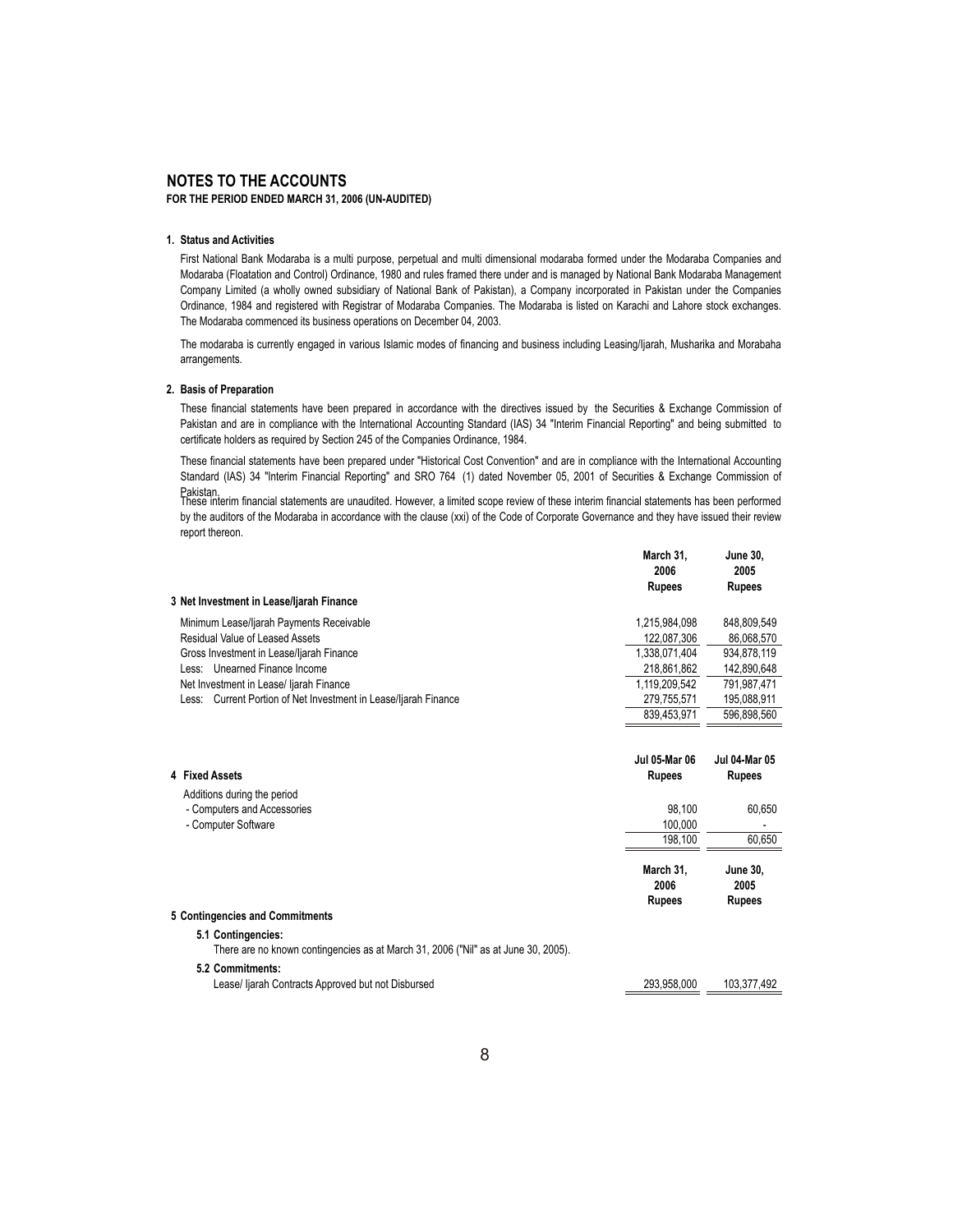#### **6 Transactions with Connected Persons / Related Parties**

10% Modaraba management fee has been recorded as payable to National Bank Modaraba Management Company Limited, under section 18 of the Modaraba Companies and Modaraba (Floatation and Control) Ordinance, 1980.

Details of transactions with related parties and balances outstanding with them at the period end are as follows:

|                                                                       | March 31,<br>2006<br><b>Rupees</b>    | June 30,<br>2005<br><b>Rupees</b>     |
|-----------------------------------------------------------------------|---------------------------------------|---------------------------------------|
| <b>Balances Outstanding at the Period End:</b>                        |                                       |                                       |
| NIDA with National Bank of Pakistan (Running Balance)                 | 16,487,493                            | 10,920,634                            |
| Finances under Musharika Arrangement from National Bank of Pakistan   | 444,296,550                           | 420,833,333                           |
| Net investment in lease/ ijarah finance to National Bank of Pakistan  | 12,640,703                            |                                       |
|                                                                       | <b>Jul 05-Mar 06</b><br><b>Rupees</b> | <b>Jul 04-Mar 05</b><br><b>Rupees</b> |
| <b>Transactions During the Period:</b>                                |                                       |                                       |
| <b>Commission Paid to Taurus Securities Limited</b>                   | 578,216                               | 24,800                                |
| Purchase and Sale of Listed Securities from Taurus Securities Limited | 834,925,215                           | 33,522,361                            |
| Finances under Musharika Arrangement Obtained from NBP                | 470,794,492                           | 175,000,000                           |
| Finances under Musharika Arrangement Repaid to NBP                    | 447,331,275                           | 41,666,667                            |
|                                                                       | <b>Jul 05-Mar 06</b><br><b>Rupees</b> | <b>Jul 04-Mar 05</b><br><b>Rupees</b> |
| Profit/ Expense During the Period:                                    |                                       |                                       |
| Profit on Finances under Musharika Arrangement from NBP               | 26,799,197                            | 6,762,283                             |
| National Bank Modaraba Management Company's Management Fee            | 3,048,516                             | 1,379,633                             |

Transactions with related parties are carried out at an arm's length in the normal course of business. The method used for computation of consideration is comparable uncontrolled price method except the modaraba company's management fee as mentioned above.